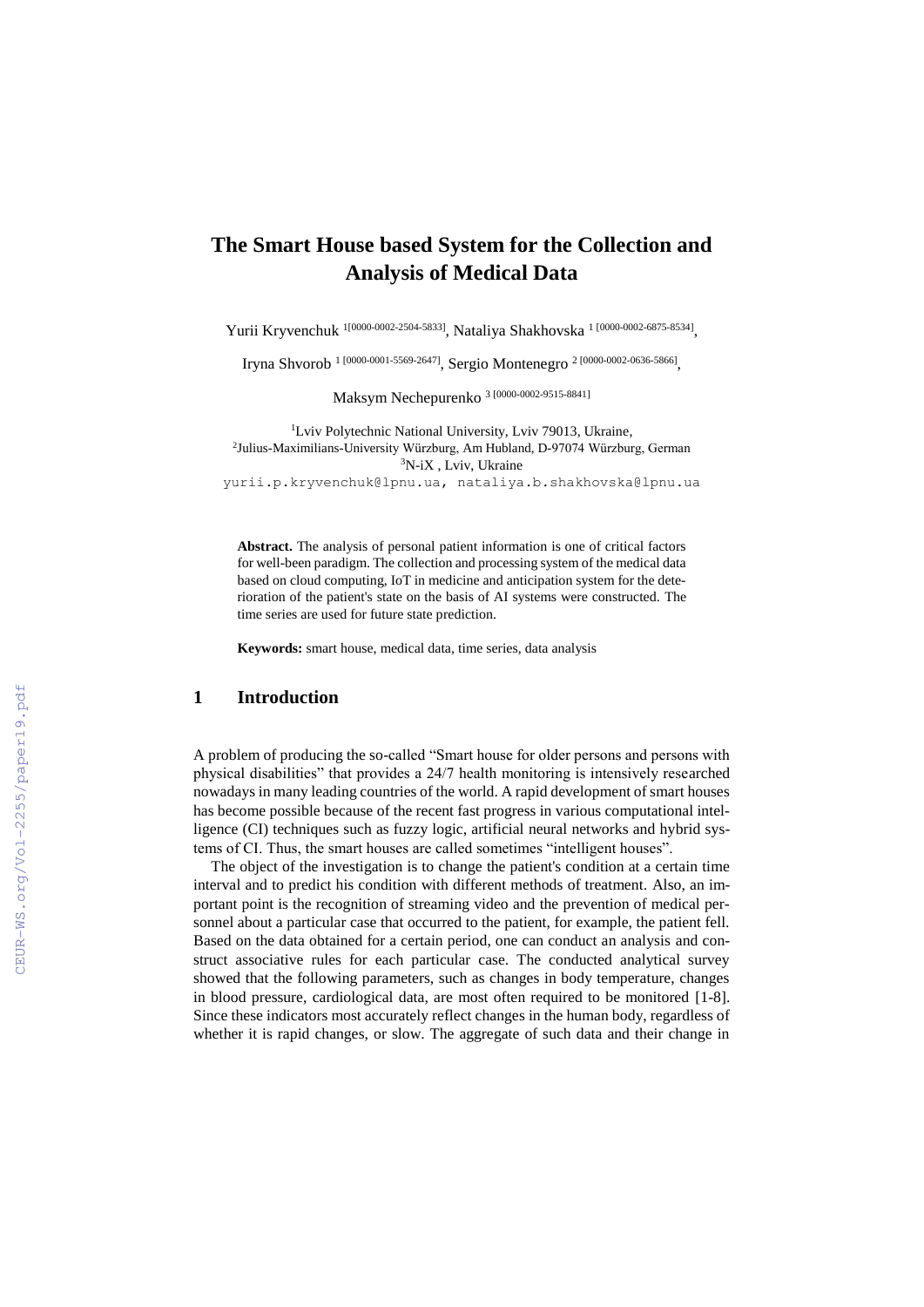time will allow constructing associative rules by which one can predict a patient's condition for a certain period [9-11].

## **2 State of arts**

Nowadays, Computational Intelligence (CI) methods and systems have been widespread to address a variety of Exploratory Data Analysis and Data Mining tasks, including as traditional: pattern recognition, classification, segmentation, and clustering, and are not directly related to this area of research. Intelligent management, defect detection, etc.

It is within this framework that the technology of computing intelligence can effectively process information (images and video streams from surveillance cameras) in conditions of uncertainty, nonlinearity, stochasticity, chaos, different types of disturbances and obstacles due to its universal approximating properties and learning opportunities based on experimental data characterizing functioning of the investigated phenomenon or object.

Nowadays, new areas such as Dynamic Data Mining, Data Stream Mining, Temporal Data Mining are based on the classic Data Mining. For these technics information is delivered in real time in the form of multidimensional time series, video streams, etc. Classical Neural Networks, Fuzzy Systems (fuzzy systems), the evolutionary algorithms were ineffective. Particularly, in case of Big data paradigm and information collection from different sources  $[12 - 13]$  it is very important to analyze the data in historical retrospective.

In [14] the patient state formalism is provided. The semantic search in heterogeneous environment was proposed.

The study of "Smart house for older persons and persons with physical disabilities" systems is carried out mainly on the analysis of multidimensional time series with the dynamics of specific indicators. The time series include methods of nonlinear analysis, determination of fractal dimension, phase portrait construction, phase portraits of decomposition on separate cycles, Lyapunov's indexes etc.  $[15 - 16]$ . Time series modeling and prediction widely used abroad, particularly in medical applications. The most famous approaches are: AR, MA, or ARMA univariate models. Approaches that are more sophisticated rely on nonlinear modeling and state space projection of the time series [22], Ralaivola et al. [22] present an approach for time series prediction based on kernel trick and supportvector regres-sion. In comparison, our approach is based on delay embedding and kernel regres-sion. The interesting for us is phase portraits and usage of constructed portrait for data prediction. The papers  $[17 - 20]$  emphasizes the need to protect personal data. In  $[22 - 25]$  the uncertainty in medical records are described.

The paper describes hardware-software system for personal medical data collection and processing.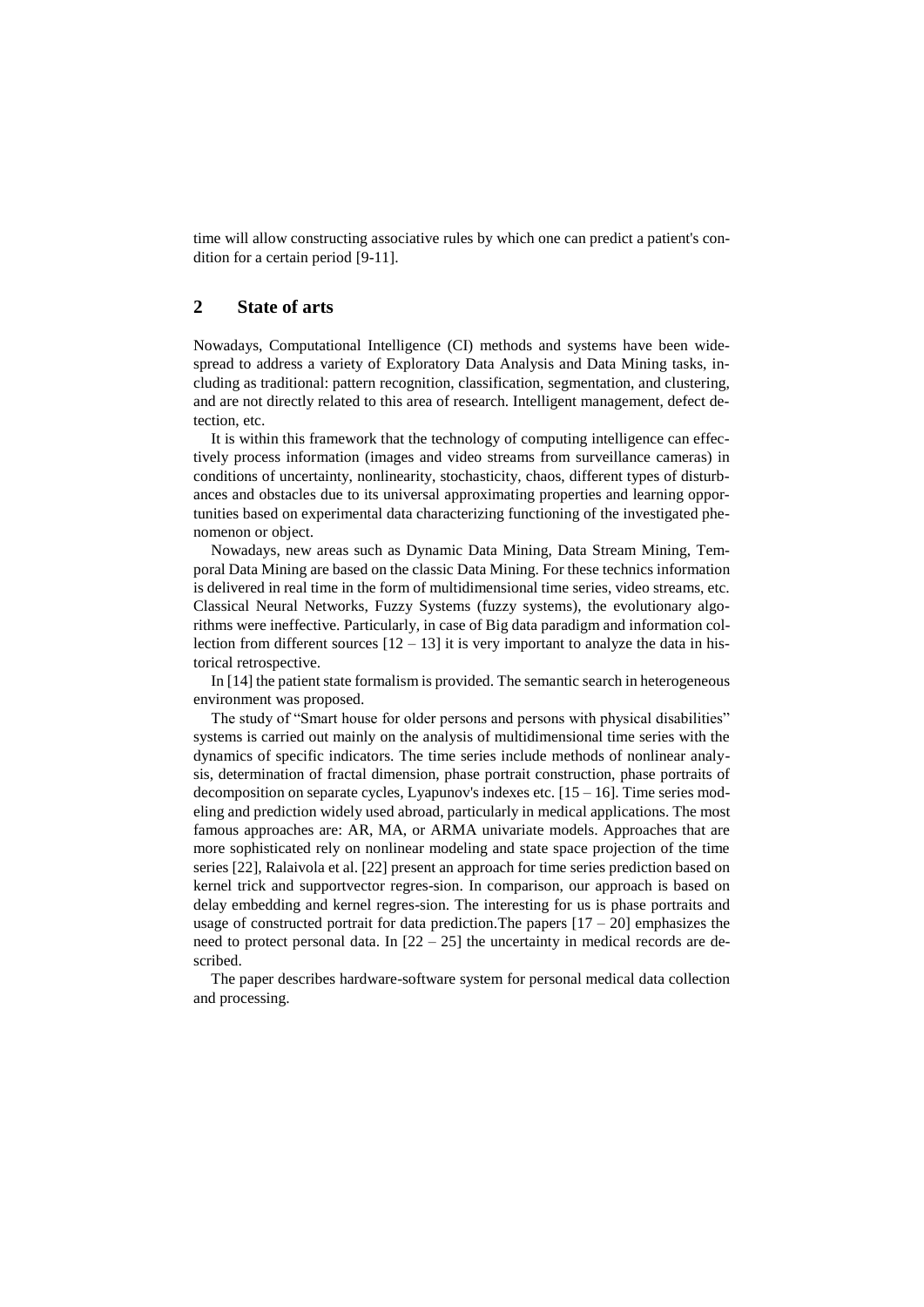## **3 The system architecture**

#### **3.1 Data collection**

The complex of data collection and analysis consists of two subsystems. The first one is the local one, consists of the necessary sensors which allow measuring the body temperature, cardiological parameters, as well as the blood pressure index, if necessary, it is possible to expand the range of measuring parameters. Measured by sensor information enters the ESP8266 microcontroller, which collects and transmits data through a Wi-Fi router to a local server at intervals of 1 minute. If necessary, the system allows to change the time of the survey of sensors in the range from 1 second to several hours, therefore, depending on the patient's condition, the doctor can select the required time for updating and get the most actual information. Thus, it is possible to minimize the size of the information gathering unit to the size of the smartphone. In order to prevent the occurrence of heterogeneous problems associated with the system de-energized, an internal source of uninterruptible power is predicted to provide the device work for 60 minutes. Also, the system is equipped with a video camera or a video camera cascade, which makes it possible to see what happens to the patient in real time. The video stream is transmitting through a local server to the cloud, where it is storing for a certain period, which is requiring in each individual case (Fig. 1).



**Fig. 1.** The medical data collection system

Indicators of the patient's condition are quickly transmitted to the cloud where they accumulated into the database. A healthcare worker can analyze the patient's state using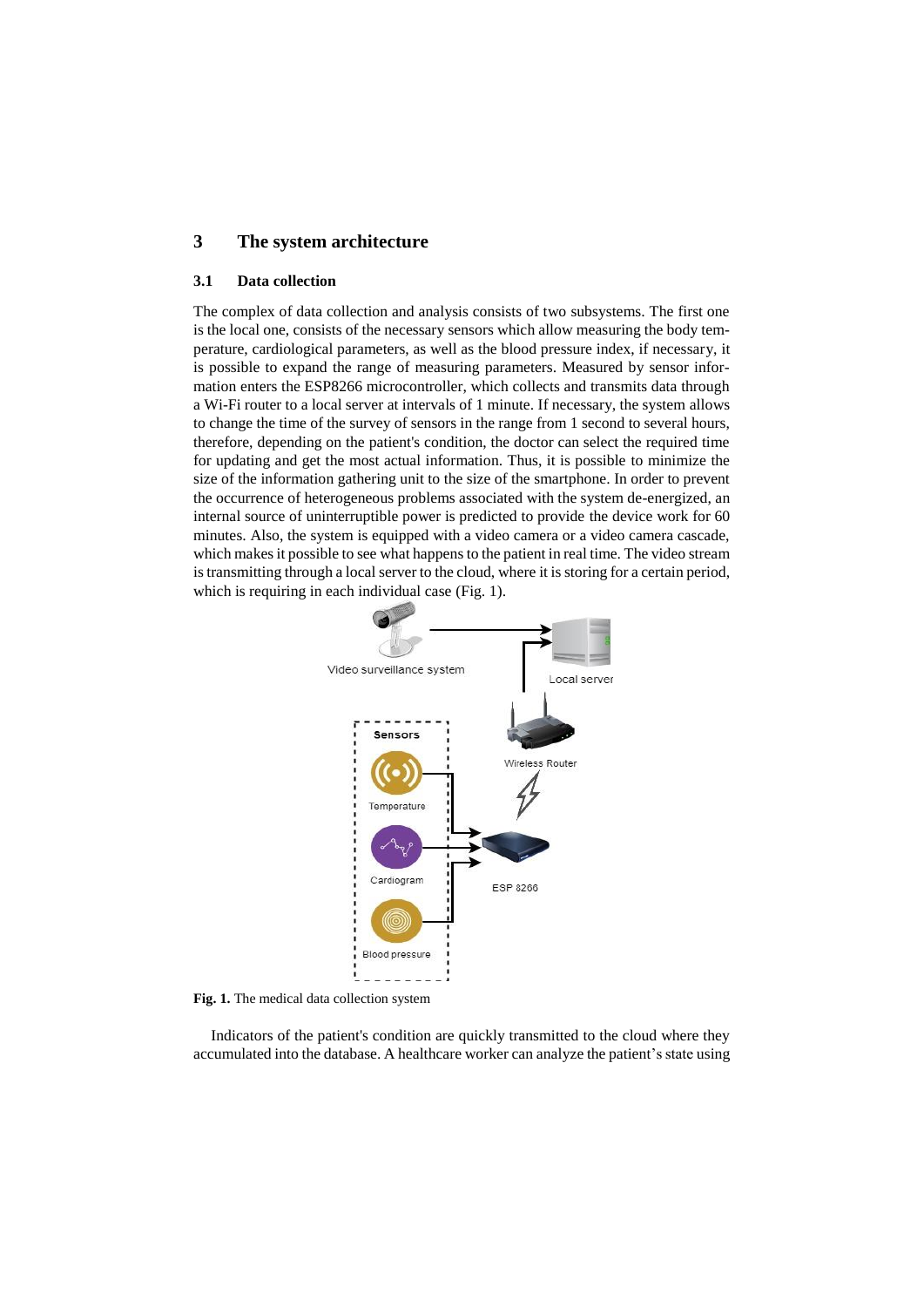the tablet or the smartphone. Also, it is possible to teach the system to notify a healthcare worker when the patient's condition changes, whether it is for the better or worse (Fig. 2).



**Fig. 2.** The system for processing medical data and predicting the patient's condition

Measured information goes through a secure channel via the server to the database, where records are storing with information that has been receiving before. The healthcare worker can choose the period for which it is necessary to review the patient's medical data. In this case, the necessary information extracted from the database is sending to the web server where the data is visualized and returns the response through a secure channel on the healthcare worker's request. Also worth noting that the system has an AI block, which is responsible for both recognizing images from the video stream and for predicting the patient's condition. The video stream that reaches the cloud is immediately processed to identify the contents of the templates in it. It could be specified the number of templates, for example, if the patient fell from the bed, then the system signals the healthcare worker about this situation.

Prediction of the patient's condition is basing on the obtained data: if the patient does not intensively move, and he has abruptly increased blood pressure, then most likely he has a predominant state. In the case when the cardiogram shows problems in the work of the heart, the AI unit recognizes this, as well as assesses the condition and immediately warns the healthcare worker of the threat to the patient's life. In the same way one can foresee, and as a consequence, to warn a lot of the threats of the patient's life which need immediate medical intervention. AI unit can also be implemented as a system for predicting the patient's condition, taking into account his current state, and the choice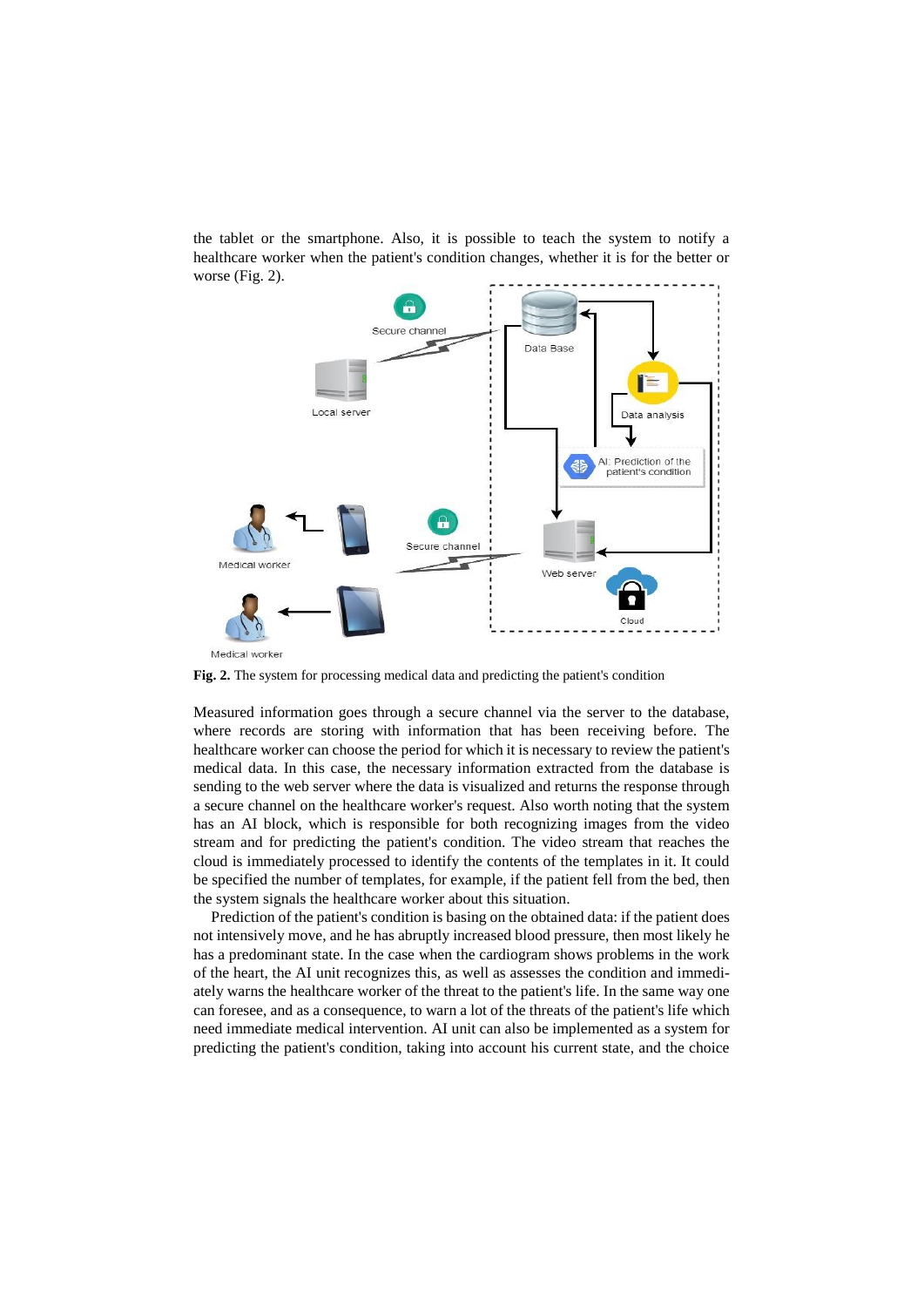of one or another method of treatment. The advantages of this method of implementation are that the doctor can more accurately predict the effectiveness of one or another method of treatment, based on his experience, data of the AI block, the dynamics of the growth of a disease.

#### **3.2 Data processing**

The future patient state prediction is made using time series [23, 24].

This database consist of a cell array of matrices, each cell is one record part consists of blood pressure and cardiological parameters. In each matrix, each row corresponds to one signal channel: PPG signal, FS=125Hz; photoplethysmograph from fingertip; ABP signal, FS=125Hz; invasive arterial blood pressure (mmHg; ECG signal, FS=125Hz; electrocardiogram. The data is consolidated from different sources such as sensors and medical records [25].Also the adequacy determination of personal medical profiles is provided [21] The data uncertainty is evaluated [22].

The prediction model is built using open database [https://archive.ics.uci.edu/ml/da](https://archive.ics.uci.edu/ml/datasets/Cuff-Less+Blood+Pressure+Estimation)[tasets/Cuff-Less+Blood+Pressure+Estimation.](https://archive.ics.uci.edu/ml/datasets/Cuff-Less+Blood+Pressure+Estimation) Using this dataset the time series chars is built. The results are shown in Fig.3. To obtain data in the form of uniform data of a time series, it is tied to the number of test images. The fig. 3 shows the time series of the individual patient. A two-dimensional spatial matrix of distances is used. The purpose of the analysis is to search for repeating elements of a series.



**Fig. 3.** The individual time series view of patient

The values of the elements of this time series actually characterize the common state of patient. Value is calculated as additive average number of the set of parameters.

The resulted data can be presented as discrete stochastic process [15]. The main indicators of descriptive statistics are analyzed: arithmetic average  $\bar{y}_{mean}$ , standard deviation, minimum  $y_i = y_{min}$  and the maximum  $y_i = y_{max}$ value, range  $R = y_{\text{max}} - y_{\text{min}}$ . Also, median, fashion, asymmetry and kurtosis are defined.

The model of the time series is presented as the additive model: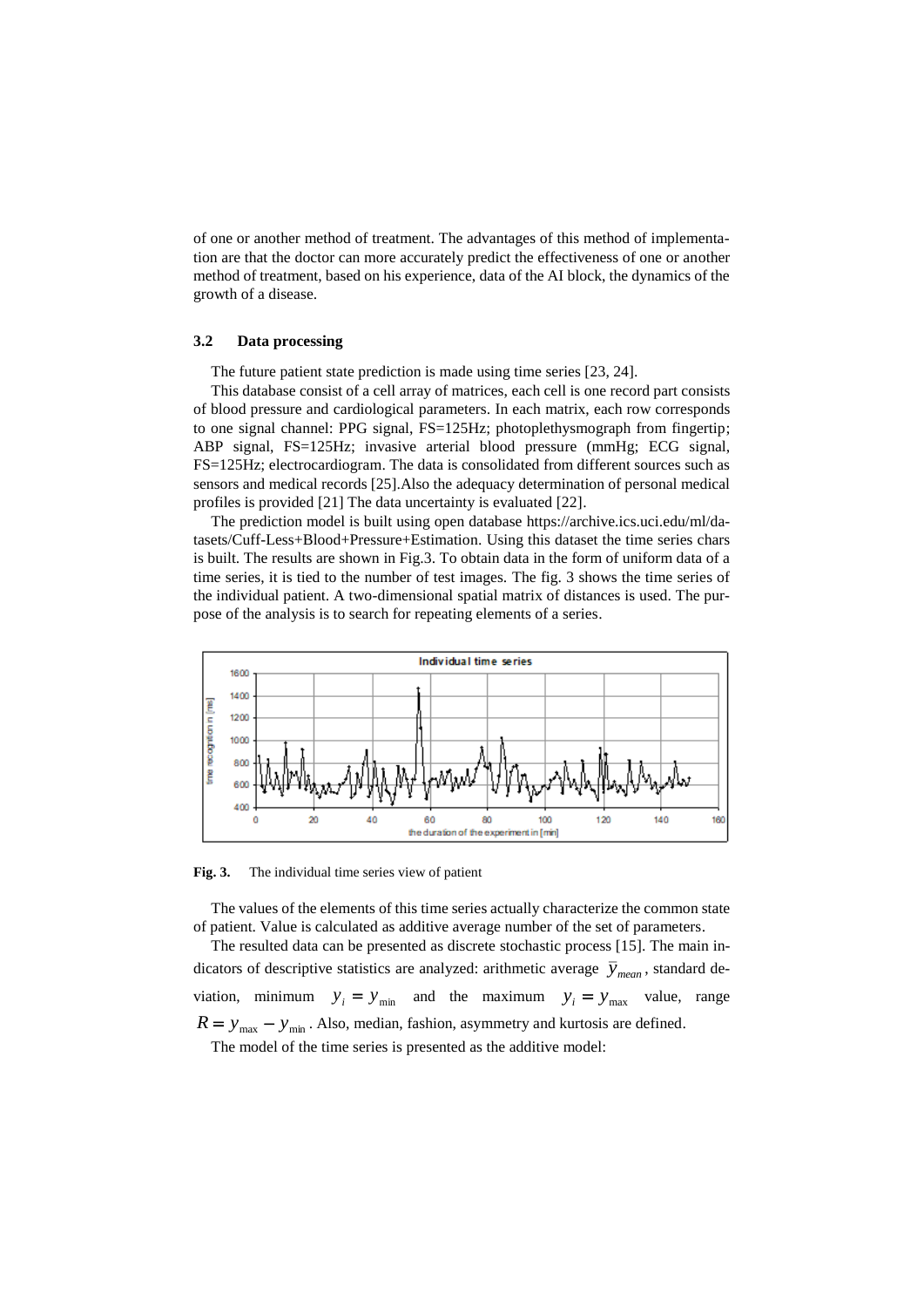$$
y_i(t) = m(t) + \phi(t) + \xi_t, \qquad (1)
$$

where  $m(t)$  is the trend. It is slowly variable component. The next element is oscillatory component  $\phi(t)$ . This component presents the noise. This is the random variables normally distributed with a mean  $m<sub>\tau</sub> = 0$  and dispersion  $s<sup>2</sup> = 1$ , and they include measurement and calculation errors.

For a stationary time series with an increase in the lag, the values of the coefficients of autocorrelation should show a rapid monotonous decrease in absolute magnitude.

If case of non-stationary time series or closely to a stationary, the model is simplified like on equation:

$$
y(t_i) = m(t_i) + \xi_t
$$
 (2)

Phase space reconstruction is performed by the delay embedding of the observed data into phase space vectors. The phase space that is constructed from  $y(t)$  and  $\mathit{m}(t)$ phase space of a time series based on Taken theory is constructed from a vector  $[m(t (l)$ ,  $m(t - 2 * l)$ , ...,  $m(t - n * l)$  in which *l* is the delay and *m* is minimum Embedded Dimension of the time series [15, 21].

Phase analysis is realized as a reflection of differential functions in the original function. The series is uniform, and the bypass is smooth and monotonous function. To find the differential, the equation is used:

$$
y' = (y_{i+1} - y_{i-1})/2h, y' = (-y_{i+2} + 8y_{i+1} - 8y_{i-1} + y_{i-2})/12h,
$$
 (3)

where  $i$  is the ordinal number of the level of the time series,  $h$  is the step between adjacent levels.

One solution is dual median smoothing, in which the sequence of smoothed data  $\{y_i\}$ obtained in the first stage of processing the output timeline (with a sufficiently large *m*) is once again "matched" by the median filter with  $m_2 \langle m_1$ . An example of such processing is the so-called "Tuki 53" procedure, where  $m_1 = 2$ ,  $m_2 = 1$ . After receiving the second smoothing series  $\{y_i^{\text{''}}\}$ , the final smoothed assessment is recommended to calculate by the formula:

$$
\tilde{y}_i = 0, 5y_i + 0, 25(y_{i-1}^* + y_{i+1}^*)
$$

The polynomial trend model is in fact the multiple regression equation, so for its identification, fully applicable regression analysis methods and procedures. In particular, an expanded matrix of data will look like: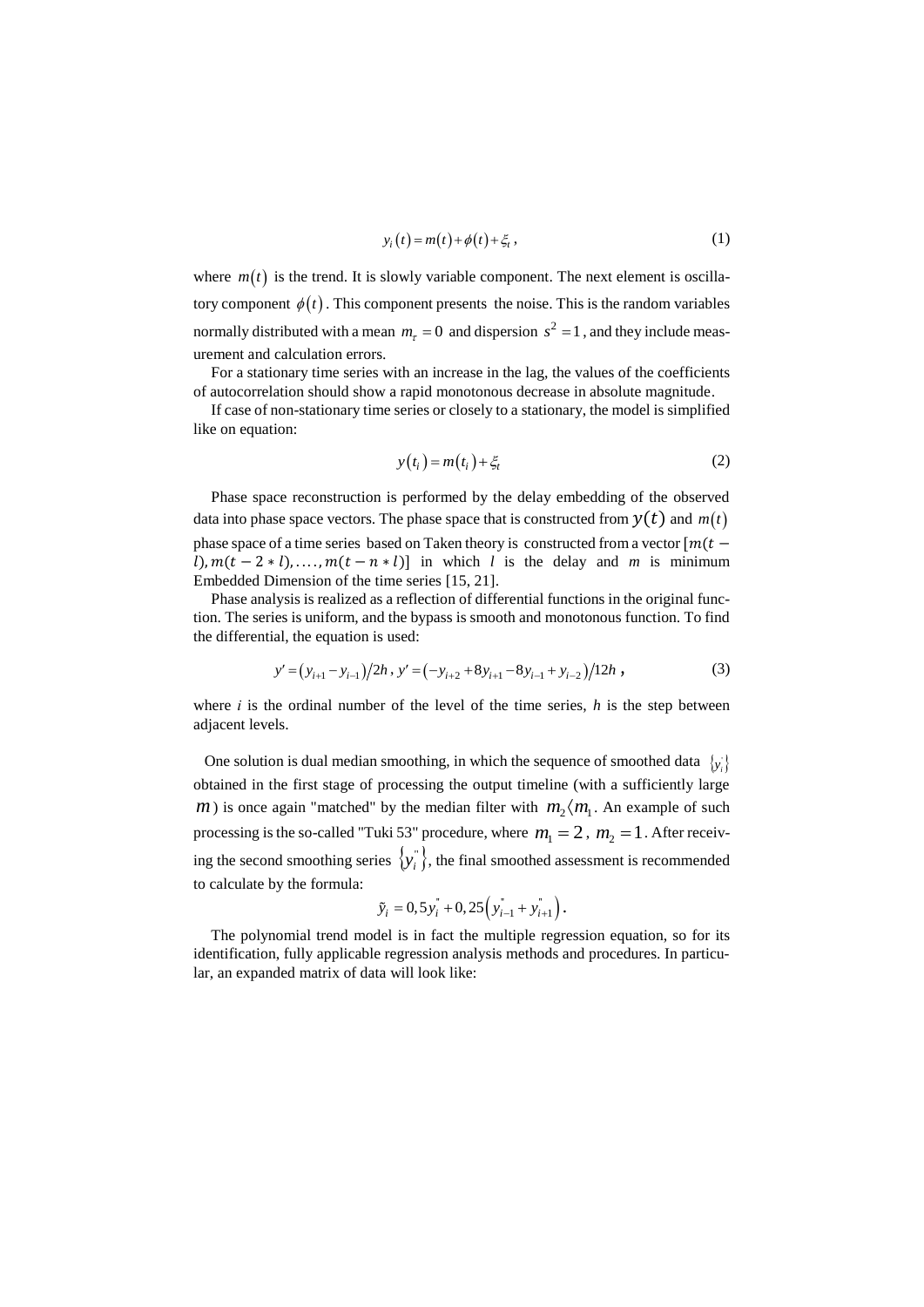$$
[Y+E,T]=[Z,T]=\begin{bmatrix}z_1 & 1 & 1 & \dots & 1\\z_2 & 1 & 2 & 4 & \dots & 2^p\\ \dots & \dots & \dots & \dots & \dots\\z_r & 1 & t & t^2 & \dots & t^p\\ \dots & \dots & \dots & \dots & \dots\\z_n & 1 & n & n^2 & \dots & n^p\end{bmatrix}=\begin{bmatrix}z_1 & \tau_1\\z_2 & \tau_2\\ \dots & \dots\\z_r & \tau_r\\z_r & \tau_r\\z_n & \tau_n\end{bmatrix},\qquad(4)
$$

The vector of MSE-values looks like:

$$
\widetilde{A} = [\widetilde{a}_0, \widetilde{a}_1, \dots, \widetilde{a}_p]^T = (T^T T)^{-1} T^T Z
$$
\n<sup>(5)</sup>

### **3.3 Results**

The analysis is made using R and RHRV package [26]. It allows us to load heart beat positions from sensors stream, to build the instantaneous Heart Rate (HR) series and filter it to eliminate spurious points. The next is the plot building for the the instantaneous HR series etc.

```
hr = CreateTimeAnalysis(hrv.data, size = 300,interval = 7.8125)
hr = CreateHRVData()
hr = SetVerbose(hrv.data,FALSE)
hr = LoadBeatAscii(hrv.data,"sensor.beats")
hr = BuildNIHR(hr)
hr = FilterNIHR(hr)
hr = SetVerbose(hr,TRUE)
hr = CreateTimeAnalysis(hr, size=400, interval = 7.7125)PlotPowerBand(hr, indexFreqAnalysis = 1, ymax = 200, 
ymaxratio = 1.7)
PlotPowerBand(hr, indexFreqAnalysis = 2, ymax = 700, 
ymaxratio = 50)
```
The result is shown on Fig. 4.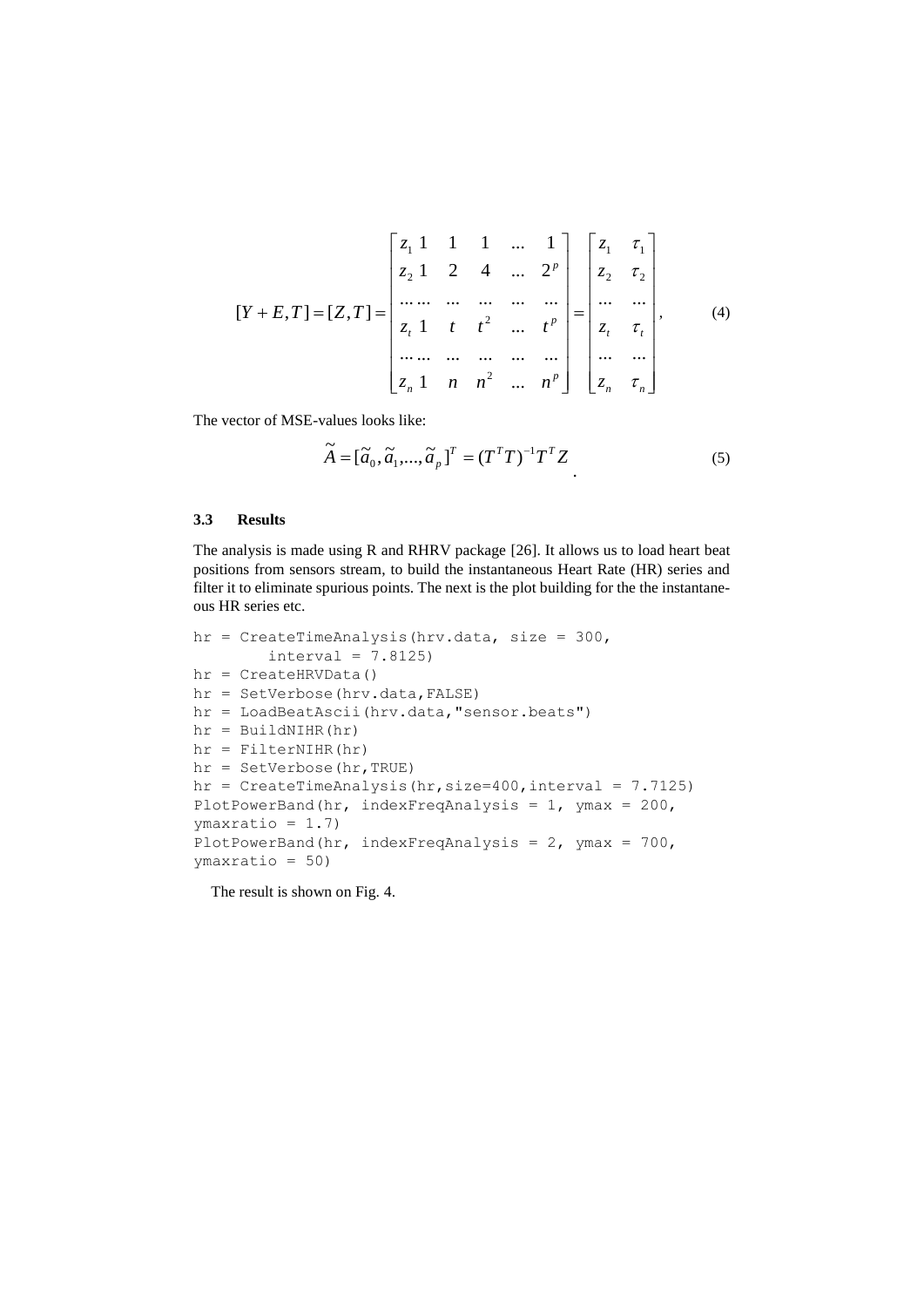

**Fig. 4.** The result of power bands of HRV plotting

The power spectrum obtained on the basis of Fourier analysis has fewer samples than the initial signal. In this regard, the power spectrum obtained from the wavelet analysis has the same number of samples as the original RR time series.

## **4 Conclusions**

The paper presents hardware-software module for collecting and processing of personal medical information. The program is implemented in R language. Two approaches of time series are used. The SMA() function is used for data processing. The main purpose of this function is to smooth time series data with a simple moving average. The CreateTimeAnalysis is used for heart beats analysis. The Arima and own nonlinear dynamical system were used for prediction.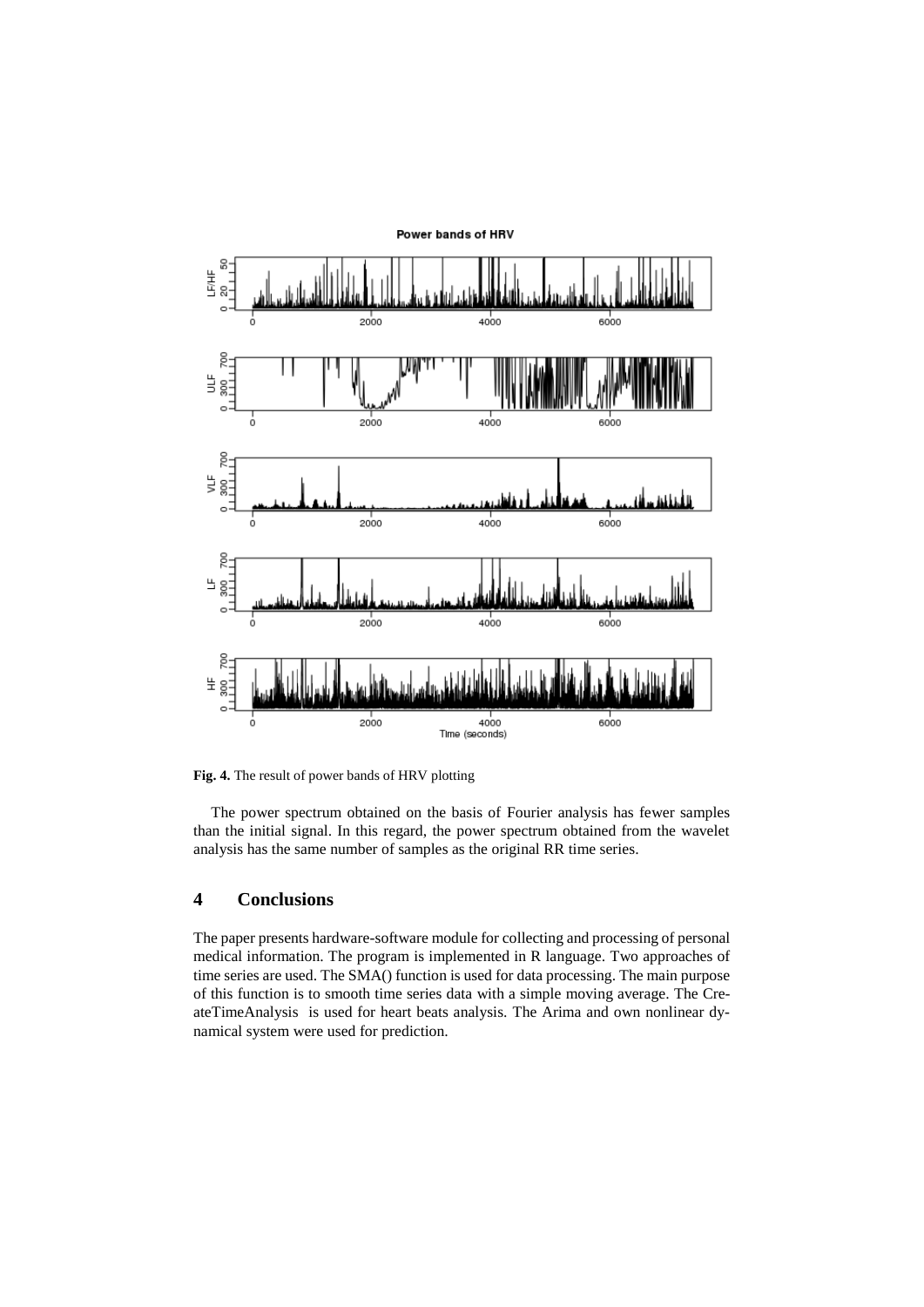## **References**

- 1. Godman, B., Malmström, R. E., Diogene, E., Gray, A., Jayathissa, S., Timoney, A., & Campbell, S. M.: Are new models needed to optimize the utilization of new medicines to sustain healthcare systems?. Expert review of clinical pharmacology, 8(1), 77-94 (2015).
- 2. Drakopoulos, G., Megalooikonomou, V.: A graph framework for multimodal medical information processing. In: 8th International Conference on eHealth, Telemedicine, and Social Medicine, pp. 278-282 (2016).
- 3. Ben-Assuli, O.: Electronic health records, adoption, quality of care, legal and privacy issues and their implementation in emergency departments. Health Policy, 119(3), 287-297 (2015).
- 4. Lorenzoni, L., Belloni, A., Sassi, F.: Health-care expenditure and health policy in the USA versus other high-spending OECD countries. The Lancet, 384 (9937), 83-92 (2014).
- 5. van Staa, T. P., Klungel, O., Smeeth, L.: Use of electronic healthcare records in large‐scale simple randomized trials at the point of care for the documentation of value-based medicine. Journal of internal medicine, 275(6), 562-569 (2014).
- 6. Bender, D., Sartipi, K.: HL7FHIR: An Agile and RESTful approach to healthcare information exchange. In: Proceedings of the 26th IEEE International Symposium on Computer Based Medical Systems, pp. 326–331 (2013).
- 7. Vitek, C. R. R., Nicholson, W. T., Schultz, C., Caraballo, P.: Evaluation of the use of clinical decision support and online resources for pharmacogenomics education. Pharmacogenomics, 16(14), 1595-1603 (2015).
- 8. Qassas, M. A., & et al.: ArgMed: A Support System for Medical Decision Making Based on the Analysis of Clinical Discussions. Real-World Decision Support Systems. Integrated Series in Information Systems, vol 37. Springer, pp. 15–41 (2016).
- 9. Liu, S., Ma, W., Moore, R., Ganesan V., Nelson, S.: RxNorm: prescription for electronic drug information exchange. IT Professional, vol. 7, no. 5, pp. 17-23 (2005).
- 10. Kern, L. M., Edwards, A. M., Pichardo, M., Kaushal, R.: Electronic health records and health care quality over time in a federally qualified health center. Journal of the American Medical Informatics Association, 22(2), 453-458 (2015).
- 11. Giannini, B., & et al.: A web based tool to enhance monitoring and retention in care for tuberculosis affected patients. Stud Health Technol Inform, 237, 204-208 (2017).
- 12. Melnykova, N.: Semantic search personalized data as special method of processing medical information. Advances in Intelligent Systems and Computing, pp. 315-325. Springer, (2017).
- 13. Shakhovska, N., Nych, L., Kaminskyj, R.: The identification of the operator's systems images using the method of the phase portrait. Advances in Intelligent Systems and Computing, pp. 241-253. Springer (2017).
- 14. Nguyen, L., Bellucci, E., Nguyen, L. T.: Electronic health records implementation: an evaluation of information system impact and contingency factors. International journal of medical informatics, 83(11), 779-796 (2014).
- 15. Krist, A. H., & et al.: Electronic health record functionality needed to better support primary care. Journal of the American Medical Informatics Association, 21(5), 764-771 (2014).
- 16. Pearce, C., Bainbridge, M.: A personally controlled electronic health record for Australia. Journal of the American Medical Informatics Association, 21(4), 707-713 (2014).
- 17. Clegg, A., & et al.: Development and validation of an electronic frailty index using routine primary care electronic health record data. Age and ageing, 45(3), 353-360 (2016).
- 18. Hassanalieragh, M., & et al.: Health monitoring and management using Internet-of-Things (IoT) sensing with cloud-based processing: Opportunities and challenges. In: IEEE international conference on services computing, pp. 285-292, (2015).